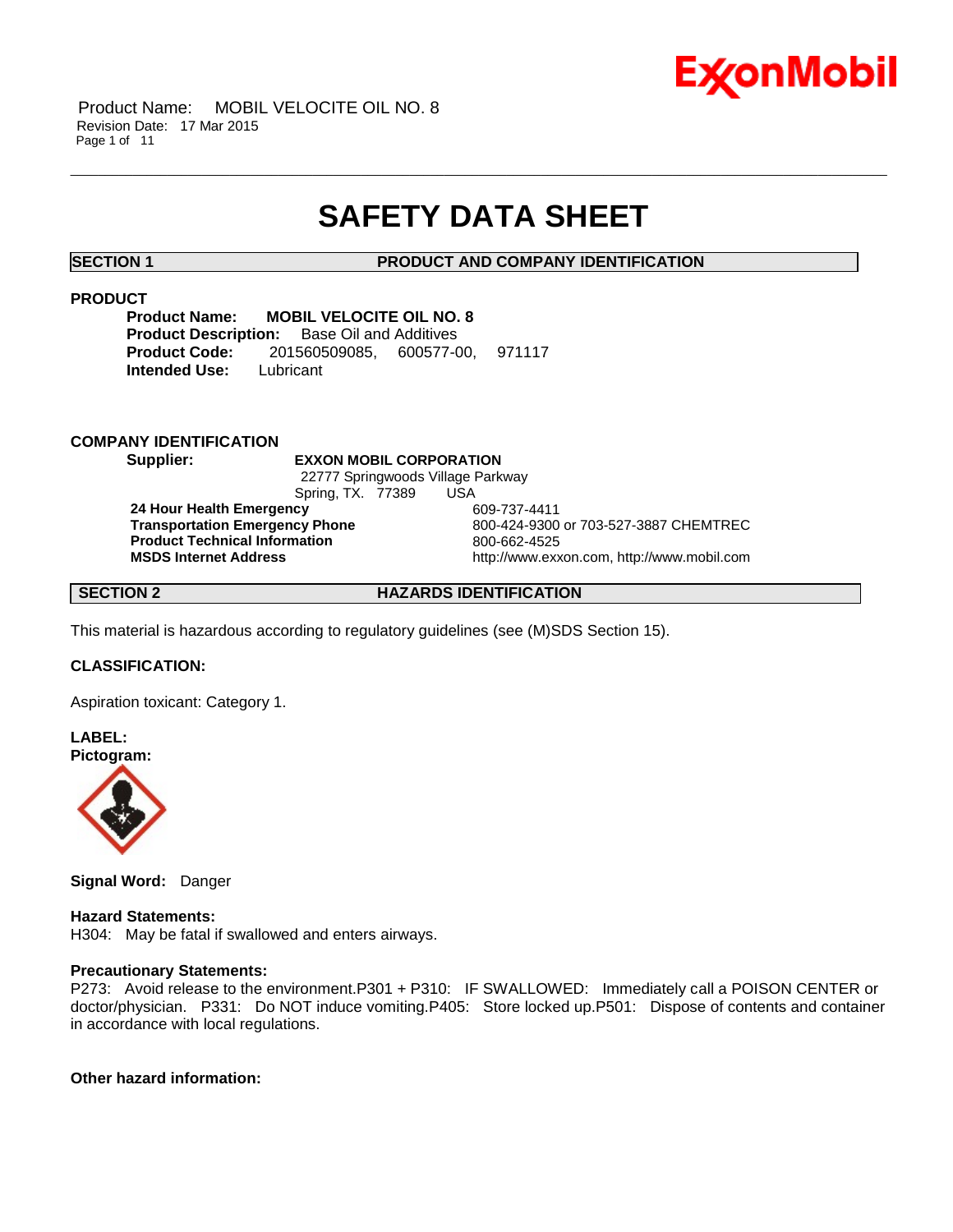

#### **HAZARD NOT OTHERWISE CLASSIFIED (HNOC):** None as defined under 29 CFR 1910.1200.

#### **PHYSICAL / CHEMICAL HAZARDS**

No significant hazards.

#### **HEALTH HAZARDS**

High-pressure injection under skin may cause serious damage. Excessive exposure may result in eye, skin, or respiratory irritation.

\_\_\_\_\_\_\_\_\_\_\_\_\_\_\_\_\_\_\_\_\_\_\_\_\_\_\_\_\_\_\_\_\_\_\_\_\_\_\_\_\_\_\_\_\_\_\_\_\_\_\_\_\_\_\_\_\_\_\_\_\_\_\_\_\_\_\_\_\_\_\_\_\_\_\_\_\_\_\_\_\_\_\_\_\_\_\_\_\_\_\_\_\_\_\_\_\_\_\_\_\_\_\_\_\_\_\_\_\_\_\_\_\_\_\_\_\_\_

#### **ENVIRONMENTAL HAZARDS**

Expected to be harmful to aquatic organisms. May cause long-term adverse effects in the aquatic environment.

| <b>NFPA Hazard ID:</b> | Health: | Flammability: | Reactivity: 0 |  |
|------------------------|---------|---------------|---------------|--|
| <b>HMIS Hazard ID:</b> | Health: | Flammability: | Reactivity: 0 |  |

**NOTE:** This material should not be used for any other purpose than the intended use in Section 1 without expert advice. Health studies have shown that chemical exposure may cause potential human health risks which may vary from person to person.

#### **SECTION 3 COMPOSITION / INFORMATION ON INGREDIENTS**

This material is defined as a mixture.

#### **Hazardous Substance(s) or Complex Substance(s) required for disclosure**

| <b>Name</b>                                         | CAS#       | Concentration* | <b>GHS Hazard Codes</b> |
|-----------------------------------------------------|------------|----------------|-------------------------|
| <b>2.6-DITERTBUTYL PHENOL</b>                       | 128-39-2   | $0.1 - 0.25\%$ | H315, H319(2A),         |
|                                                     |            |                | $H400(M$ factor 1),     |
|                                                     |            |                | $H410(M$ factor 1)      |
| <b>IHYDRO TREATED MIDDLE DISTILLATE (PETROLEUM)</b> | 64742-46-7 | < 25%          | H304. H401. H411        |
| <b>ISOLVENT REFINED HEAVY PARAFFINIC DISTILLATE</b> | 64741-88-4 | $70 - 80\%$    | H <sub>304</sub>        |
| (PETROLEUM)                                         |            |                |                         |

\* All concentrations are percent by weight unless material is a gas. Gas concentrations are in percent by volume.

As per paragraph (i) of 29 CFR 1910.1200, formulation is considered a trade secret and specific chemical identity and exact percentage (concentration) of composition may have been withheld. Specific chemical identity and exact percentage composition will be provided to health professionals, employees, or designated representatives in accordance with applicable provisions of paragraph (i).

#### **SECTION 4 FIRST AID MEASURES**

#### **INHALATION**

Remove from further exposure. For those providing assistance, avoid exposure to yourself or others. Use adequate respiratory protection. If respiratory irritation, dizziness, nausea, or unconsciousness occurs, seek immediate medical assistance. If breathing has stopped, assist ventilation with a mechanical device or use mouth-to-mouth resuscitation.

### **SKIN CONTACT**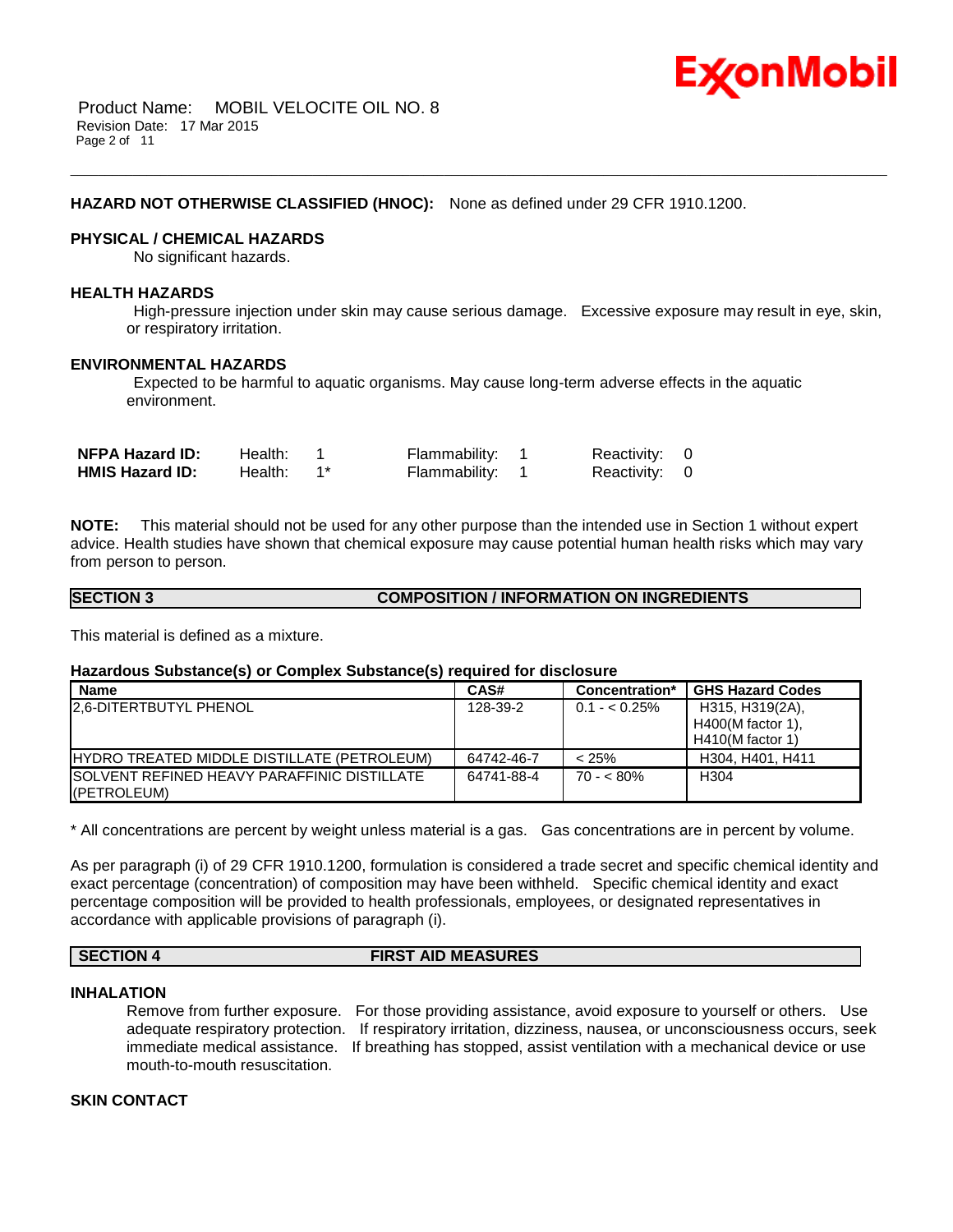

Product Name: MOBIL VELOCITE OIL NO. 8 Revision Date: 17 Mar 2015 Page 3 of 11

> Wash contact areas with soap and water. Remove contaminated clothing. Launder contaminated clothing before reuse. If product is injected into or under the skin, or into any part of the body, regardless of the appearance of the wound or its size, the individual should be evaluated immediately by a physician as a surgical emergency. Even though initial symptoms from high pressure injection may be minimal or absent, early surgical treatment within the first few hours may significantly reduce the ultimate extent of injury.

\_\_\_\_\_\_\_\_\_\_\_\_\_\_\_\_\_\_\_\_\_\_\_\_\_\_\_\_\_\_\_\_\_\_\_\_\_\_\_\_\_\_\_\_\_\_\_\_\_\_\_\_\_\_\_\_\_\_\_\_\_\_\_\_\_\_\_\_\_\_\_\_\_\_\_\_\_\_\_\_\_\_\_\_\_\_\_\_\_\_\_\_\_\_\_\_\_\_\_\_\_\_\_\_\_\_\_\_\_\_\_\_\_\_\_\_\_\_

#### **EYE CONTACT**

Flush thoroughly with water. If irritation occurs, get medical assistance.

#### **INGESTION**

Seek immediate medical attention. Do not induce vomiting.

#### **NOTE TO PHYSICIAN**

If ingested, material may be aspirated into the lungs and cause chemical pneumonitis. Treat appropriately.

### **SECTION 5 FIRE FIGHTING MEASURES**

#### **EXTINGUISHING MEDIA**

**Appropriate Extinguishing Media:** Use water fog, foam, dry chemical or carbon dioxide (CO2) to extinguish flames.

**Inappropriate Extinguishing Media:** Straight Streams of Water

#### **FIRE FIGHTING**

**Fire Fighting Instructions:** Evacuate area. Prevent runoff from fire control or dilution from entering streams, sewers, or drinking water supply. Firefighters should use standard protective equipment and in enclosed spaces, self-contained breathing apparatus (SCBA). Use water spray to cool fire exposed surfaces and to protect personnel.

**Hazardous Combustion Products:** Incomplete combustion products, Oxides of carbon, Smoke, Fume, Sulfur oxides, Aldehydes

#### **FLAMMABILITY PROPERTIES**

**Flash Point [Method]:** >165°C (329°F) [ASTM D-92] **Flammable Limits (Approximate volume % in air):** LEL: N/D UEL: N/D **Autoignition Temperature:** N/D

### **SECTION 6 ACCIDENTAL RELEASE MEASURES**

#### **NOTIFICATION PROCEDURES**

In the event of a spill or accidental release, notify relevant authorities in accordance with all applicable regulations. US regulations require reporting releases of this material to the environment which exceed the applicable reportable quantity or oil spills which could reach any waterway including intermittent dry creeks. The National Response Center can be reached at (800)424-8802.

#### **PROTECTIVE MEASURES**

Avoid contact with spilled material. Warn or evacuate occupants in surrounding and downwind areas if required due to toxicity or flammability of the material. See Section 5 for fire fighting information. See the Hazard Identification Section for Significant Hazards. See Section 4 for First Aid Advice. See Section 8 for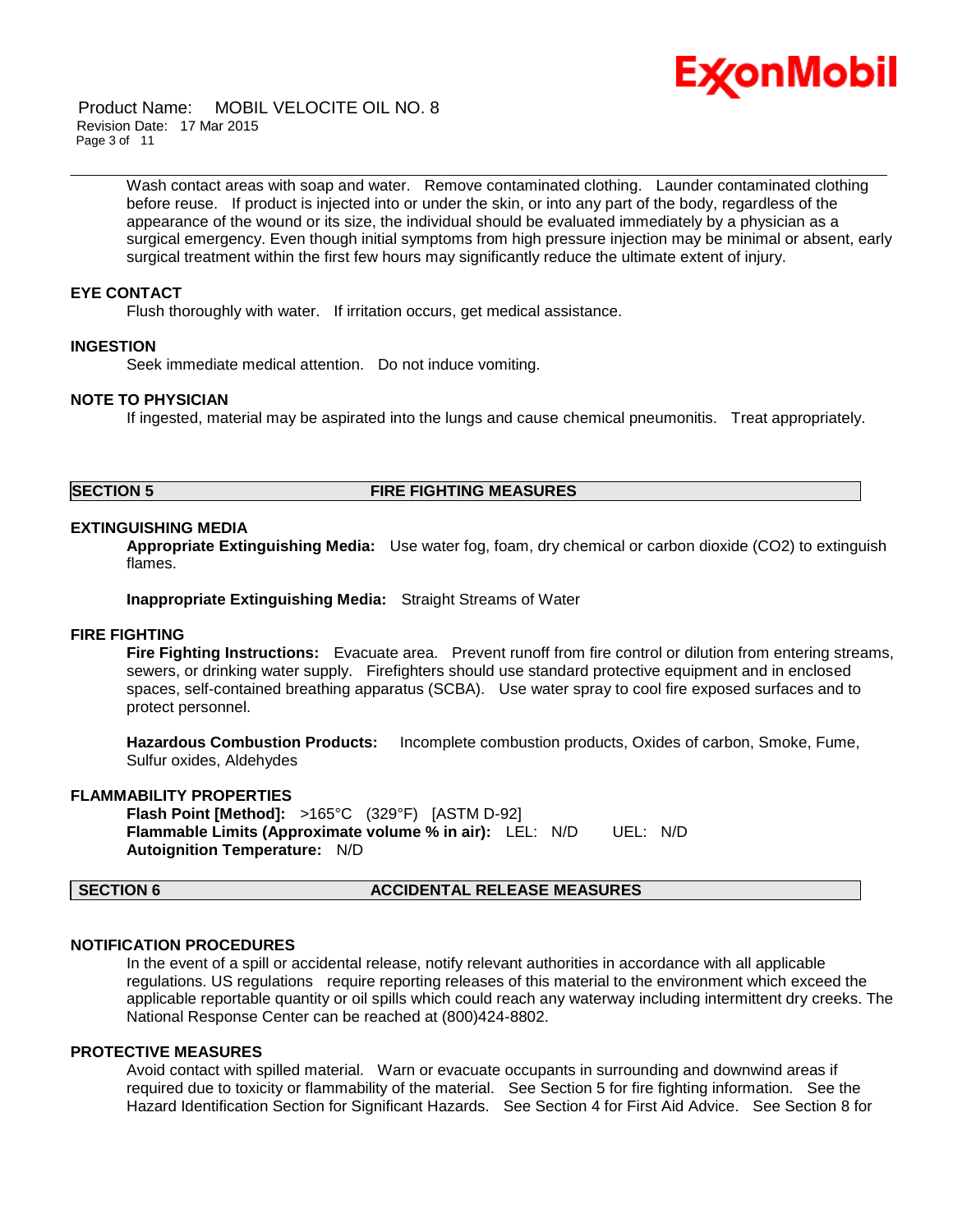

Product Name: MOBIL VELOCITE OIL NO. 8 Revision Date: 17 Mar 2015 Page 4 of 11

> advice on the minimum requirements for personal protective equipment. Additional protective measures may be necessary, depending on the specific circumstances and/or the expert judgment of the emergency responders.

\_\_\_\_\_\_\_\_\_\_\_\_\_\_\_\_\_\_\_\_\_\_\_\_\_\_\_\_\_\_\_\_\_\_\_\_\_\_\_\_\_\_\_\_\_\_\_\_\_\_\_\_\_\_\_\_\_\_\_\_\_\_\_\_\_\_\_\_\_\_\_\_\_\_\_\_\_\_\_\_\_\_\_\_\_\_\_\_\_\_\_\_\_\_\_\_\_\_\_\_\_\_\_\_\_\_\_\_\_\_\_\_\_\_\_\_\_\_

For emergency responders: Respiratory protection: respiratory protection will be necessary only in special cases, e.g., formation of mists. Half-face or full-face respirator with filter(s) for dust/organic vapor or Self Contained Breathing Apparatus (SCBA) can be used depending on the size of spill and potential level of exposure. If the exposure cannot be completely characterized or an oxygen deficient atmosphere is possible or anticipated, SCBA is recommended. Work gloves that are resistant to hydrocarbons are recommended. Gloves made of polyvinyl acetate (PVA) are not water-resistant and are not suitable for emergency use. Chemical goggles are recommended if splashes or contact with eyes is possible. Small spills: normal antistatic work clothes are usually adequate. Large spills: full body suit of chemical resistant, antistatic material is recommended.

#### **SPILL MANAGEMENT**

Land Spill: Stop leak if you can do it without risk. Recover by pumping or with suitable absorbent.

**Water Spill:** Stop leak if you can do it without risk. Confine the spill immediately with booms. Warn other shipping. Remove from the surface by skimming or with suitable absorbents. Seek the advice of a specialist before using dispersants.

Water spill and land spill recommendations are based on the most likely spill scenario for this material; however, geographic conditions, wind, temperature, (and in the case of a water spill) wave and current direction and speed may greatly influence the appropriate action to be taken. For this reason, local experts should be consulted. Note: Local regulations may prescribe or limit action to be taken.

#### **ENVIRONMENTAL PRECAUTIONS**

Large Spills: Dike far ahead of liquid spill for later recovery and disposal. Prevent entry into waterways, sewers, basements or confined areas.

#### **SECTION 7 HANDLING AND STORAGE**

#### **HANDLING**

Avoid contact with skin. Prevent small spills and leakage to avoid slip hazard. Material can accumulate static charges which may cause an electrical spark (ignition source). When the material is handled in bulk, an electrical spark could ignite any flammable vapors from liquids or residues that may be present (e.g., during switch-loading operations). Use proper bonding and/or ground procedures. However, bonding and grounds may not eliminate the hazard from static accumulation. Consult local applicable standards for guidance. Additional references include American Petroleum Institute 2003 (Protection Against Ignitions Arising out of Static, Lightning and Stray Currents) or National Fire Protection Agency 77 (Recommended Practice on Static Electricity) or CENELEC CLC/TR 50404 (Electrostatics - Code of practice for the avoidance of hazards due to static electricity).

**Static Accumulator:** This material is a static accumulator.

#### **STORAGE**

The container choice, for example storage vessel, may effect static accumulation and dissipation. Do not store in open or unlabelled containers.

**SECTION 8 EXPOSURE CONTROLS / PERSONAL PROTECTION**

#### **EXPOSURE LIMIT VALUES**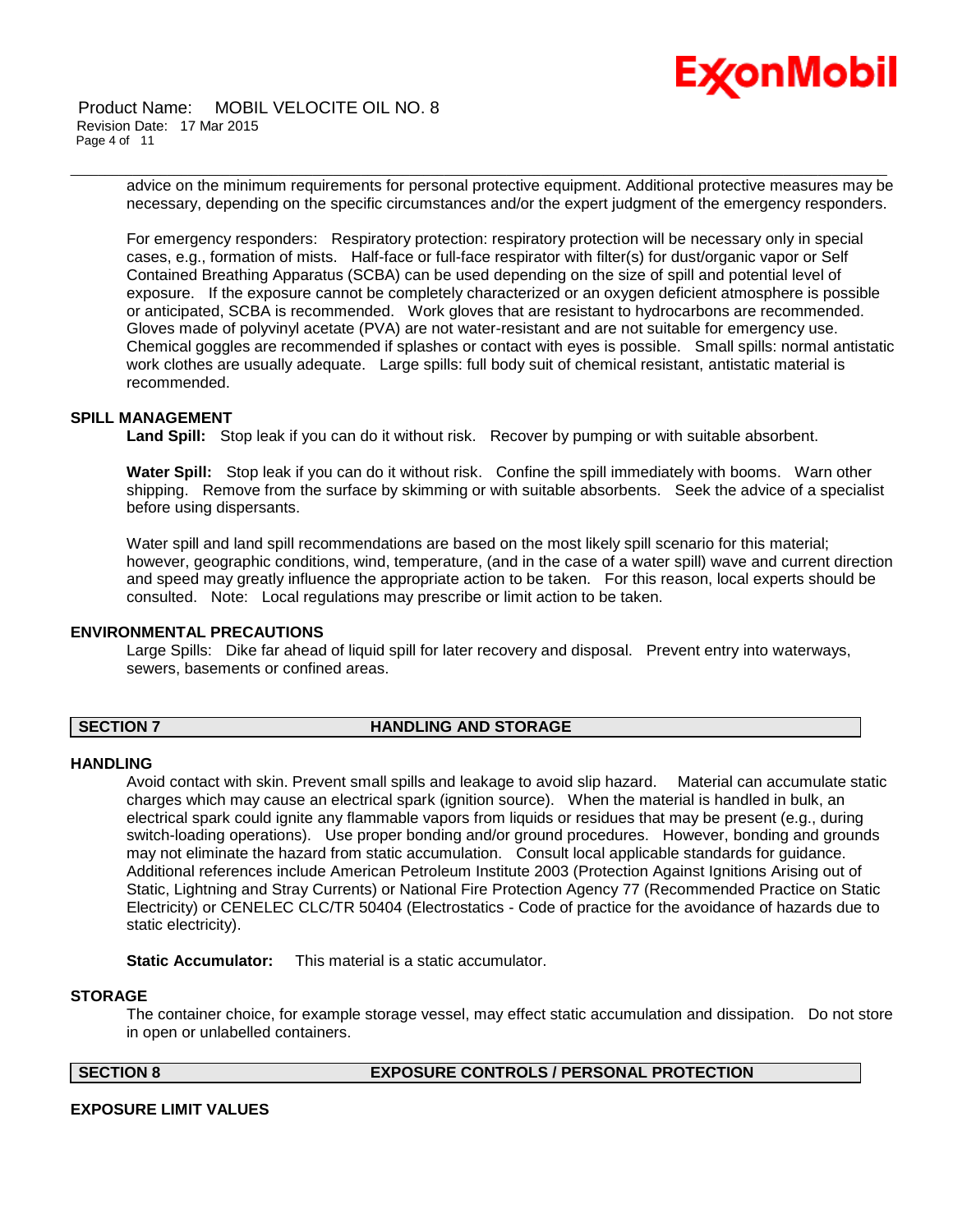

Product Name: MOBIL VELOCITE OIL NO. 8 Revision Date: 17 Mar 2015 Page 5 of 11

#### **Exposure limits/standards (Note: Exposure limits are not additive)**

| <b>Substance Name</b>         |           | <b>Limit / Standard</b> |                    |         | <b>NOTE</b> |                    |
|-------------------------------|-----------|-------------------------|--------------------|---------|-------------|--------------------|
|                               | Form      |                         |                    |         |             | <b>Source</b>      |
| <b>HYDRO TREATED MIDDLE</b>   | Mist.     | <b>TWA</b>              | $5 \text{ mg/m}$ 3 |         | N/A         | OSHA <sub>Z1</sub> |
| DISTILLATE (PETROLEUM)        |           |                         |                    |         |             |                    |
| <b>HYDRO TREATED MIDDLE</b>   |           | <b>TWA</b>              | $5$ mg/m $3$       |         | N/A         | ExxonMobil         |
| <b>DISTILLATE (PETROLEUM)</b> |           |                         |                    |         |             |                    |
| <b>HYDRO TREATED MIDDLE</b>   | Inhalable | <b>TWA</b>              | $5$ mg/m $3$       |         | N/A         | <b>ACGIH</b>       |
| DISTILLATE (PETROLEUM)        | fraction. |                         |                    |         |             |                    |
| SOLVENT REFINED HEAVY         | Mist.     | <b>TWA</b>              | $5 \text{ mg/m}$ 3 |         | N/A         | OSHA <sub>Z1</sub> |
| <b>PARAFFINIC DISTILLATE</b>  |           |                         |                    |         |             |                    |
| (PETROLEUM)                   |           |                         |                    |         |             |                    |
| SOLVENT REFINED HEAVY         |           | <b>TWA</b>              | 2000               | 500 ppm | N/A         | OSHA <sub>Z1</sub> |
| <b>PARAFFINIC DISTILLATE</b>  |           |                         | mg/m3              |         |             |                    |
| (PETROLEUM)                   |           |                         |                    |         |             |                    |
| SOLVENT REFINED HEAVY         | Inhalable | <b>TWA</b>              | $5$ mg/m $3$       |         | N/A         | <b>ACGIH</b>       |
| <b>PARAFFINIC DISTILLATE</b>  | fraction. |                         |                    |         |             |                    |
| (PETROLEUM)                   |           |                         |                    |         |             |                    |
| SOLVENT REFINED HEAVY         | Mist.     | <b>TWA</b>              | $5 \text{ mg/m}$   |         | N/A         | <b>ACGIH</b>       |
| <b>PARAFFINIC DISTILLATE</b>  |           |                         |                    |         |             |                    |
| (PETROLEUM)                   |           |                         |                    |         |             |                    |

\_\_\_\_\_\_\_\_\_\_\_\_\_\_\_\_\_\_\_\_\_\_\_\_\_\_\_\_\_\_\_\_\_\_\_\_\_\_\_\_\_\_\_\_\_\_\_\_\_\_\_\_\_\_\_\_\_\_\_\_\_\_\_\_\_\_\_\_\_\_\_\_\_\_\_\_\_\_\_\_\_\_\_\_\_\_\_\_\_\_\_\_\_\_\_\_\_\_\_\_\_\_\_\_\_\_\_\_\_\_\_\_\_\_\_\_\_\_

**Exposure limits/standards for materials that can be formed when handling this product:** When mists/aerosols can occur the following are recommended: 5 mg/m<sup>3</sup> - ACGIH TLV (inhalable fraction), 5 mg/m<sup>3</sup> - OSHA PEL.

NOTE: Limits/standards shown for guidance only. Follow applicable regulations.

No biological limits allocated.

#### **ENGINEERING CONTROLS**

The level of protection and types of controls necessary will vary depending upon potential exposure conditions. Control measures to consider:

Adequate ventilation should be provided so that exposure limits are not exceeded.

### **PERSONAL PROTECTION**

Personal protective equipment selections vary based on potential exposure conditions such as applications, handling practices, concentration and ventilation. Information on the selection of protective equipment for use with this material, as provided below, is based upon intended, normal usage.

**Respiratory Protection:** If engineering controls do not maintain airborne contaminant concentrations at a level which is adequate to protect worker health, an approved respirator may be appropriate. Respirator selection, use, and maintenance must be in accordance with regulatory requirements, if applicable. Types of respirators to be considered for this material include:

No special requirements under ordinary conditions of use and with adequate ventilation.

For high airborne concentrations, use an approved supplied-air respirator, operated in positive pressure mode. Supplied air respirators with an escape bottle may be appropriate when oxygen levels are inadequate, gas/vapor warning properties are poor, or if air purifying filter capacity/rating may be exceeded.

**Hand Protection:** Any specific glove information provided is based on published literature and glove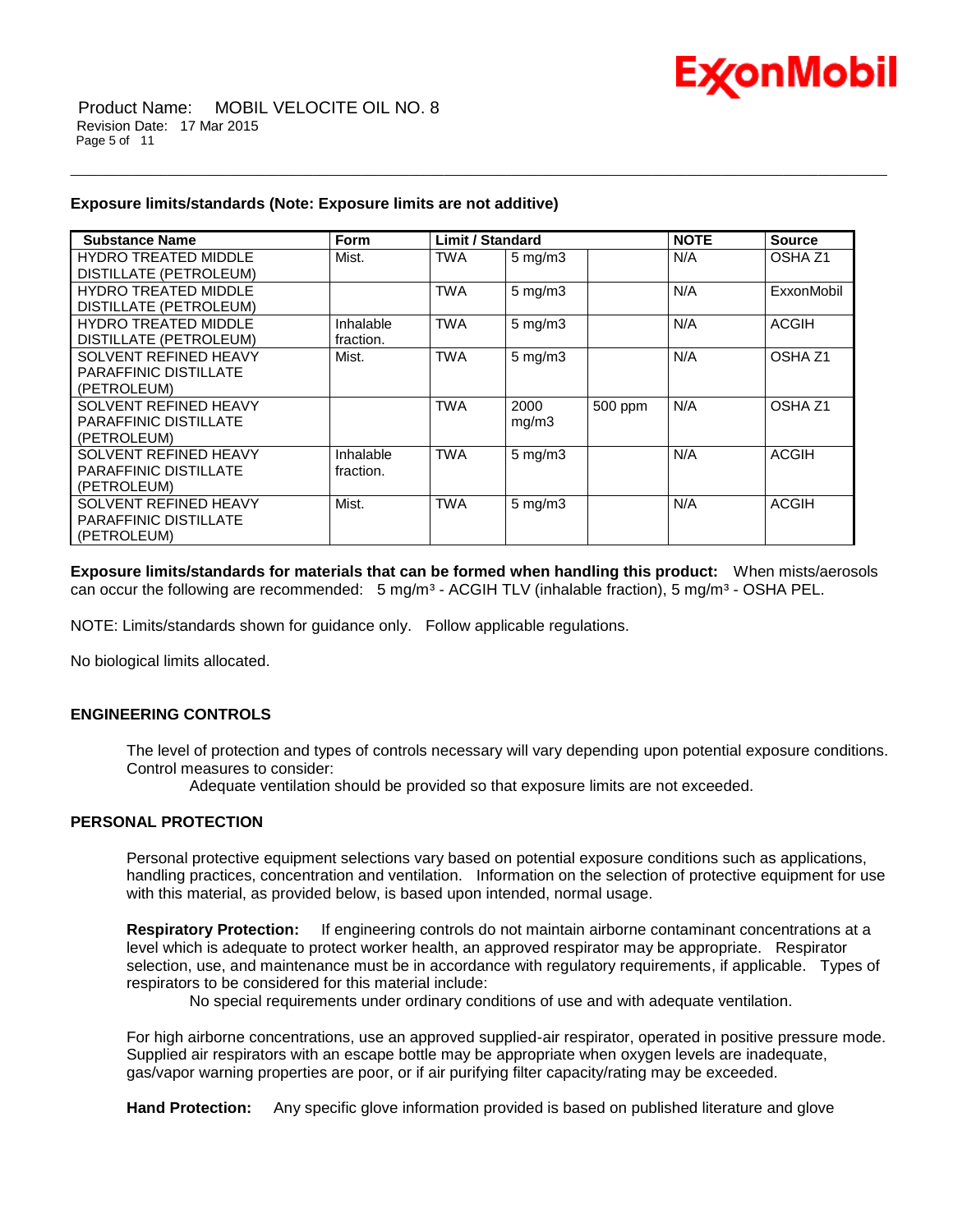

Product Name: MOBIL VELOCITE OIL NO. 8 Revision Date: 17 Mar 2015 Page 6 of 11

> manufacturer data. Glove suitability and breakthrough time will differ depending on the specific use conditions. Contact the glove manufacturer for specific advice on glove selection and breakthrough times for your use conditions. Inspect and replace worn or damaged gloves. The types of gloves to be considered for this material include:

\_\_\_\_\_\_\_\_\_\_\_\_\_\_\_\_\_\_\_\_\_\_\_\_\_\_\_\_\_\_\_\_\_\_\_\_\_\_\_\_\_\_\_\_\_\_\_\_\_\_\_\_\_\_\_\_\_\_\_\_\_\_\_\_\_\_\_\_\_\_\_\_\_\_\_\_\_\_\_\_\_\_\_\_\_\_\_\_\_\_\_\_\_\_\_\_\_\_\_\_\_\_\_\_\_\_\_\_\_\_\_\_\_\_\_\_\_\_

If prolonged or repeated contact is likely, chemical resistant gloves are recommended. If contact with forearms is likely, wear gauntlet style gloves.

**Eye Protection:** If contact is likely, safety glasses with side shields are recommended.

**Skin and Body Protection:** Any specific clothing information provided is based on published literature or manufacturer data. The types of clothing to be considered for this material include: If prolonged or repeated contact is likely, chemical, and oil resistant clothing is recommended.

**Specific Hygiene Measures:** Always observe good personal hygiene measures, such as washing after handling the material and before eating, drinking, and/or smoking. Routinely wash work clothing and protective equipment to remove contaminants. Discard contaminated clothing and footwear that cannot be cleaned. Practice good housekeeping.

#### **ENVIRONMENTAL CONTROLS**

Comply with applicable environmental regulations limiting discharge to air, water and soil. Protect the environment by applying appropriate control measures to prevent or limit emissions.

#### **SECTION 9 PHYSICAL AND CHEMICAL PROPERTIES**

**Note: Physical and chemical properties are provided for safety, health and environmental considerations only and may not fully represent product specifications. Contact the Supplier for additional information.**

#### **GENERAL INFORMATION**

**Physical State:** Liquid **Color:** Amber **Odor:** Characteristic **Odor Threshold:** N/D

### **IMPORTANT HEALTH, SAFETY, AND ENVIRONMENTAL INFORMATION**

**Relative Density (at 15 °C):** 0.854 **Flammability (Solid, Gas):** N/A **Flash Point [Method]:** >165°C (329°F) [ASTM D-92] **Flammable Limits (Approximate volume % in air):** LEL: N/D UEL: N/D **Autoignition Temperature:** N/D **Boiling Point / Range:** > 316°C (600°F) **Decomposition Temperature:** N/D **Vapor Density (Air = 1):** > 2 at 101 kPa **Vapor Pressure:** < 0.013 kPa (0.1 mm Hg) at 20 °C **Evaporation Rate (n-butyl acetate = 1):** N/D **pH:** N/A **Log Pow (n-Octanol/Water Partition Coefficient):** > 3.5 **Solubility in Water:** Negligible **Viscosity:** 15 cSt (15 mm2/sec) at 40 °C | 3.28 cSt (3.28 mm2/sec) at 100°C **Oxidizing Properties:** See Hazards Identification Section.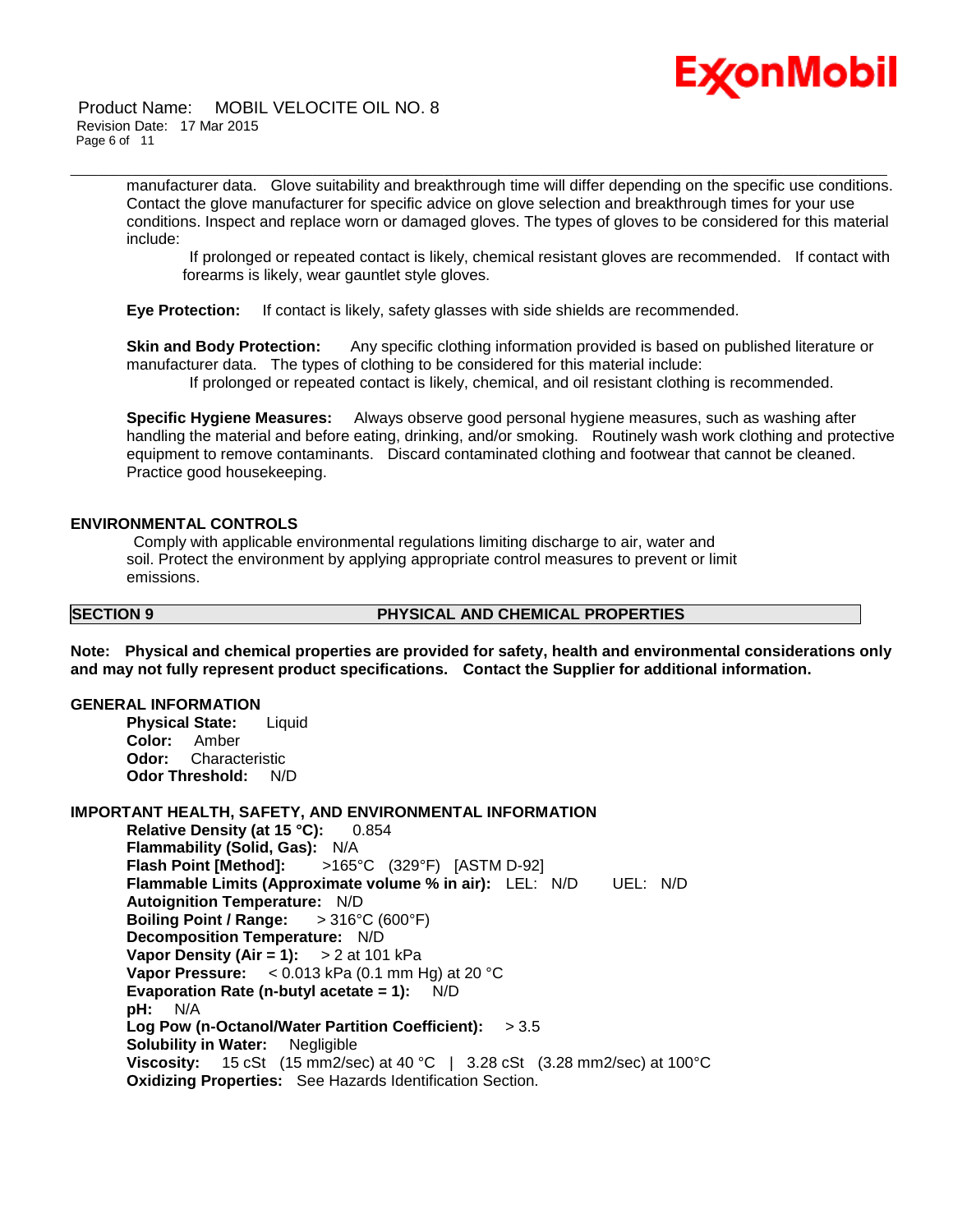

Product Name: MOBIL VELOCITE OIL NO. 8 Revision Date: 17 Mar 2015 Page 7 of 11

#### **OTHER INFORMATION**

**Freezing Point:** N/D **Melting Point:** N/A **Pour Point:** 0°C (32°F) **DMSO Extract (mineral oil only), IP-346:** < 3 %wt

#### **SECTION 10 STABILITY AND REACTIVITY**

\_\_\_\_\_\_\_\_\_\_\_\_\_\_\_\_\_\_\_\_\_\_\_\_\_\_\_\_\_\_\_\_\_\_\_\_\_\_\_\_\_\_\_\_\_\_\_\_\_\_\_\_\_\_\_\_\_\_\_\_\_\_\_\_\_\_\_\_\_\_\_\_\_\_\_\_\_\_\_\_\_\_\_\_\_\_\_\_\_\_\_\_\_\_\_\_\_\_\_\_\_\_\_\_\_\_\_\_\_\_\_\_\_\_\_\_\_\_

**REACTIVITY:** See sub-sections below.

**STABILITY:** Material is stable under normal conditions.

**CONDITIONS TO AVOID:** Excessive heat. High energy sources of ignition.

**MATERIALS TO AVOID:** Strong oxidizers

**HAZARDOUS DECOMPOSITION PRODUCTS:** Material does not decompose at ambient temperatures.

**POSSIBILITY OF HAZARDOUS REACTIONS:** Hazardous polymerization will not occur.

#### **SECTION 11 TOXICOLOGICAL INFORMATION**

### **INFORMATION ON TOXICOLOGICAL EFFECTS**

| <b>Hazard Class</b>                                               | <b>Conclusion / Remarks</b>                                                                                                                   |  |  |
|-------------------------------------------------------------------|-----------------------------------------------------------------------------------------------------------------------------------------------|--|--|
| Inhalation                                                        |                                                                                                                                               |  |  |
| Acute Toxicity: No end point data for<br>material.                | Minimally Toxic. Based on assessment of the components.                                                                                       |  |  |
| Irritation: No end point data for material.                       | Elevated temperatures or mechanical action may form vapors,<br>mist, or fumes which may be irritating to the eyes, nose, throat, or<br>lungs. |  |  |
| Ingestion                                                         |                                                                                                                                               |  |  |
| Acute Toxicity: No end point data for<br>material.                | Minimally Toxic. Based on assessment of the components.                                                                                       |  |  |
| <b>Skin</b>                                                       |                                                                                                                                               |  |  |
| Acute Toxicity: No end point data for<br>material.                | Minimally Toxic. Based on assessment of the components.                                                                                       |  |  |
| Skin Corrosion/Irritation: No end point data<br>for material.     | May dry the skin leading to discomfort and dermatitis. Based on<br>assessment of the components.                                              |  |  |
| Eye                                                               |                                                                                                                                               |  |  |
| Serious Eye Damage/Irritation: No end point<br>data for material. | May cause mild, short-lasting discomfort to eyes. Based on<br>assessment of the components.                                                   |  |  |
| <b>Sensitization</b>                                              |                                                                                                                                               |  |  |
| Respiratory Sensitization: No end point data<br>for material.     | Not expected to be a respiratory sensitizer.                                                                                                  |  |  |
| Skin Sensitization: No end point data for<br>material.            | Not expected to be a skin sensitizer. Based on assessment of the<br>components.                                                               |  |  |
| Aspiration: Data available.                                       | May be fatal if swallowed and enters airways.<br>Based on<br>physico-chemical properties of the material.                                     |  |  |
| Germ Cell Mutagenicity: No end point data<br>for material.        | Not expected to be a germ cell mutagen. Based on assessment of<br>the components.                                                             |  |  |
| Carcinogenicity: No end point data for<br>lmaterial.              | Not expected to cause cancer. Based on assessment of the<br>components.                                                                       |  |  |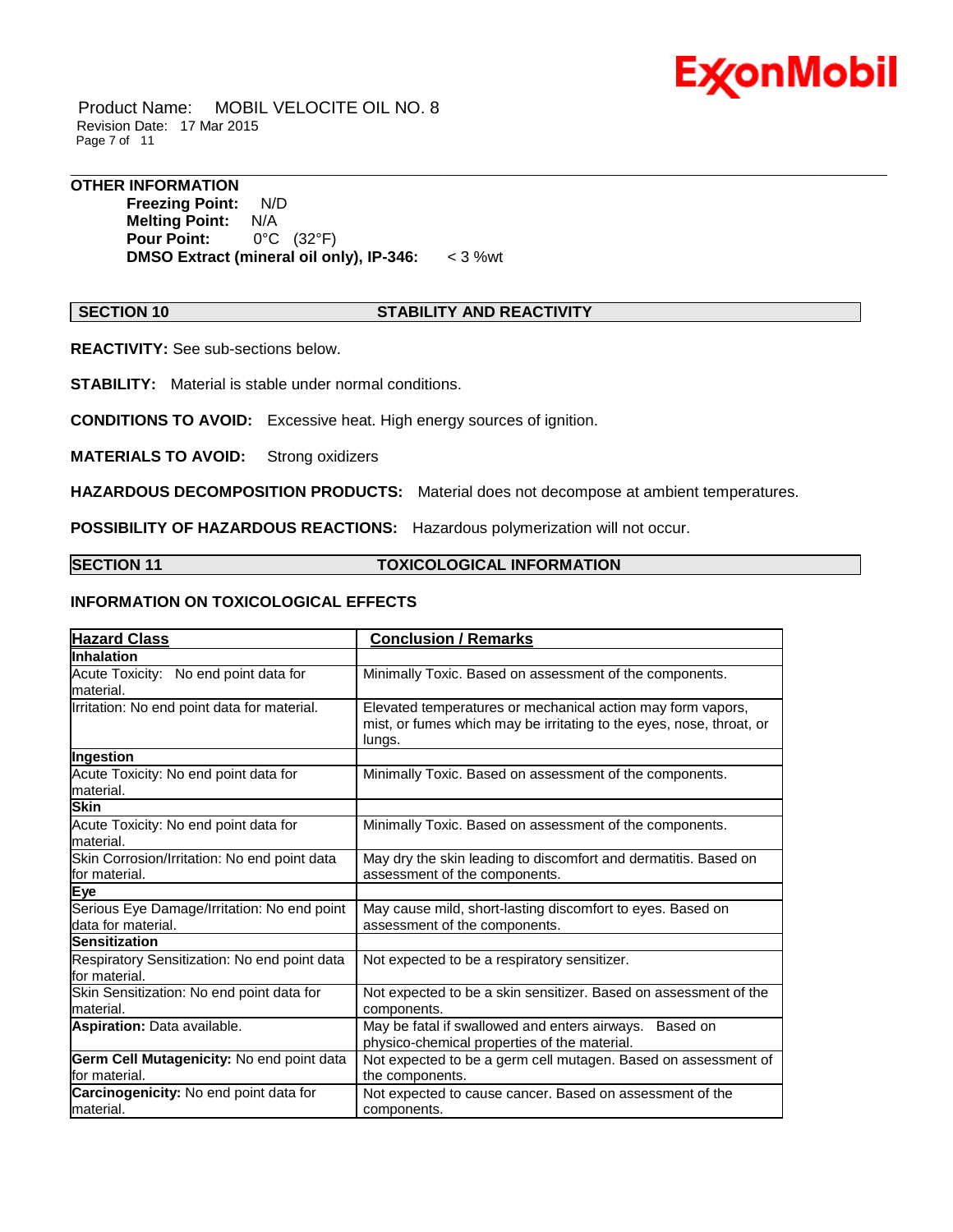

Product Name: MOBIL VELOCITE OIL NO. 8 Revision Date: 17 Mar 2015 Page 8 of 11

| <b>Reproductive Toxicity: No end point data</b>       | Not expected to be a reproductive toxicant. Based on assessment                                                   |
|-------------------------------------------------------|-------------------------------------------------------------------------------------------------------------------|
| for material.                                         | of the components.                                                                                                |
| <b>Lactation:</b> No end point data for material.     | Not expected to cause harm to breast-fed children.                                                                |
| Specific Target Organ Toxicity (STOT)                 |                                                                                                                   |
| Single Exposure: No end point data for<br>material.   | Not expected to cause organ damage from a single exposure.                                                        |
| Repeated Exposure: No end point data for<br>material. | Not expected to cause organ damage from prolonged or repeated<br>exposure. Based on assessment of the components. |

## **OTHER INFORMATION**

### **For the product itself:**

Prolonged and/or repeated skin contact with low viscosity materials may defat the skin resulting in possible irritation and dermatitis.

Small amounts of liquid aspirated into the lungs during ingestion or from vomiting may cause chemical pneumonitis or pulmonary edema.

### **Contains:**

Base oil severely refined: Not carcinogenic in animal studies. Representative material passes IP-346, Modified Ames test, and/or other screening tests. Dermal and inhalation studies showed minimal effects; lung non-specific infiltration of immune cells, oil deposition and minimal granuloma formation. Not sensitizing in test animals.

### **The following ingredients are cited on the lists below:** None.

|                | --REGULATORY LISTS SEARCHED-- |                 |
|----------------|-------------------------------|-----------------|
| $1 =$ NTP CARC | $3 = IARC 1$                  | $5 = IARC 2B$   |
| $2 = NTP$ SUS  | $4 = IARC 2A$                 | $6 = OSHA CARC$ |

### **SECTION 12 ECOLOGICAL INFORMATION**

The information given is based on data available for the material, the components of the material, and similar materials.

#### **ECOTOXICITY**

 Material -- Expected to be harmful to aquatic organisms. May cause long-term adverse effects in the aquatic environment.

#### **MOBILITY**

 More volatile component -- Highly volatile, will partition rapidly to air. Not expected to partition to sediment and wastewater solids.

 High molecular wt. component -- Low solubility and floats and is expected to migrate from water to the land. Expected to partition to sediment and wastewater solids.

#### **PERSISTENCE AND DEGRADABILITY**

#### **Biodegradation:**

Hydrocarbon component -- Expected to be inherently biodegradable

### **Atmospheric Oxidation:**

More volatile component -- Expected to degrade rapidly in air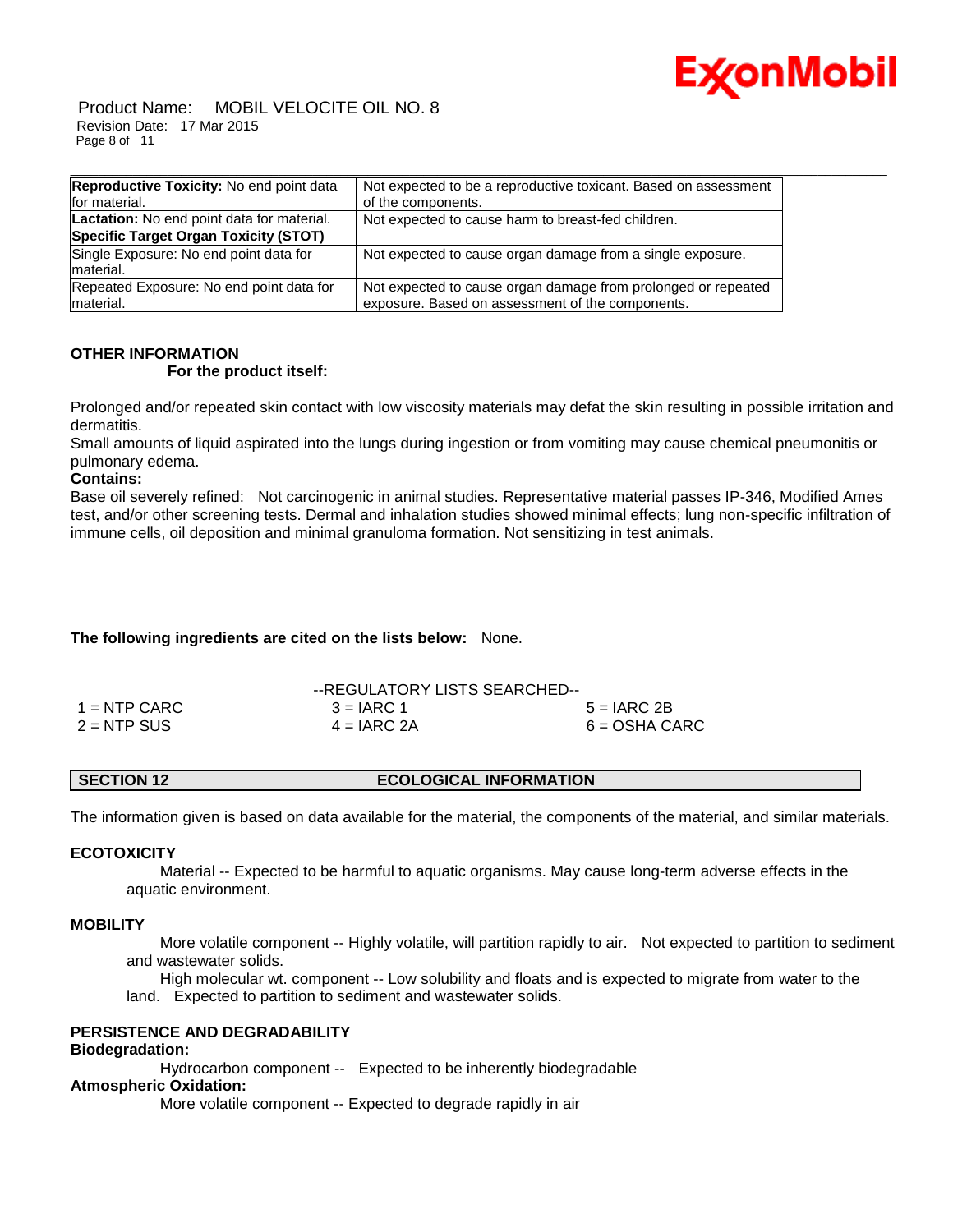

Product Name: MOBIL VELOCITE OIL NO. 8 Revision Date: 17 Mar 2015 Page 9 of 11

#### **BIOACCUMULATION POTENTIAL**

 Hydrocarbon component -- Has the potential to bioaccumulate, however metabolism or physical properties may reduce the bioconcentration or limit bioavailability.

\_\_\_\_\_\_\_\_\_\_\_\_\_\_\_\_\_\_\_\_\_\_\_\_\_\_\_\_\_\_\_\_\_\_\_\_\_\_\_\_\_\_\_\_\_\_\_\_\_\_\_\_\_\_\_\_\_\_\_\_\_\_\_\_\_\_\_\_\_\_\_\_\_\_\_\_\_\_\_\_\_\_\_\_\_\_\_\_\_\_\_\_\_\_\_\_\_\_\_\_\_\_\_\_\_\_\_\_\_\_\_\_\_\_\_\_\_\_

#### **OTHER ECOLOGICAL INFORMATION**

**VOC:** 42.7 G/L [ASTM E1868-10]

#### **SECTION 13 DISPOSAL CONSIDERATIONS**

Disposal recommendations based on material as supplied. Disposal must be in accordance with current applicable laws and regulations, and material characteristics at time of disposal.

#### **DISPOSAL RECOMMENDATIONS**

Product is suitable for burning in an enclosed controlled burner for fuel value or disposal by supervised incineration at very high temperatures to prevent formation of undesirable combustion products. Protect the environment. Dispose of used oil at designated sites. Minimize skin contact. Do not mix used oils with solvents, brake fluids or coolants.

#### **REGULATORY DISPOSAL INFORMATION**

RCRA Information: The unused product, in our opinion, is not specifically listed by the EPA as a hazardous waste (40 CFR, Part 261D), nor is it formulated to contain materials which are listed as hazardous wastes. It does not exhibit the hazardous characteristics of ignitability, corrositivity or reactivity and is not formulated with contaminants as determined by the Toxicity Characteristic Leaching Procedure (TCLP). However, used product may be regulated.

**Empty Container Warning** Empty Container Warning (where applicable): Empty containers may contain residue and can be dangerous. Do not attempt to refill or clean containers without proper instructions. Empty drums should be completely drained and safely stored until appropriately reconditioned or disposed. Empty containers should be taken for recycling, recovery, or disposal through suitably qualified or licensed contractor and in accordance with governmental regulations. DO NOT PRESSURISE, CUT, WELD, BRAZE, SOLDER, DRILL, GRIND, OR EXPOSE SUCH CONTAINERS TO HEAT, FLAME, SPARKS, STATIC ELECTRICITY, OR OTHER SOURCES OF IGNITION. THEY MAY EXPLODE AND CAUSE INJURY OR DEATH.

| SECTION 14 | <b>TRANSPORT INFORMATION</b>                        |
|------------|-----------------------------------------------------|
|            | <b>LAND (DOT):</b> Not Regulated for Land Transport |
|            | <b>LAND (TDG):</b> Not Regulated for Land Transport |

**SEA (IMDG):** Not Regulated for Sea Transport according to IMDG-Code

**Marine Pollutant:** No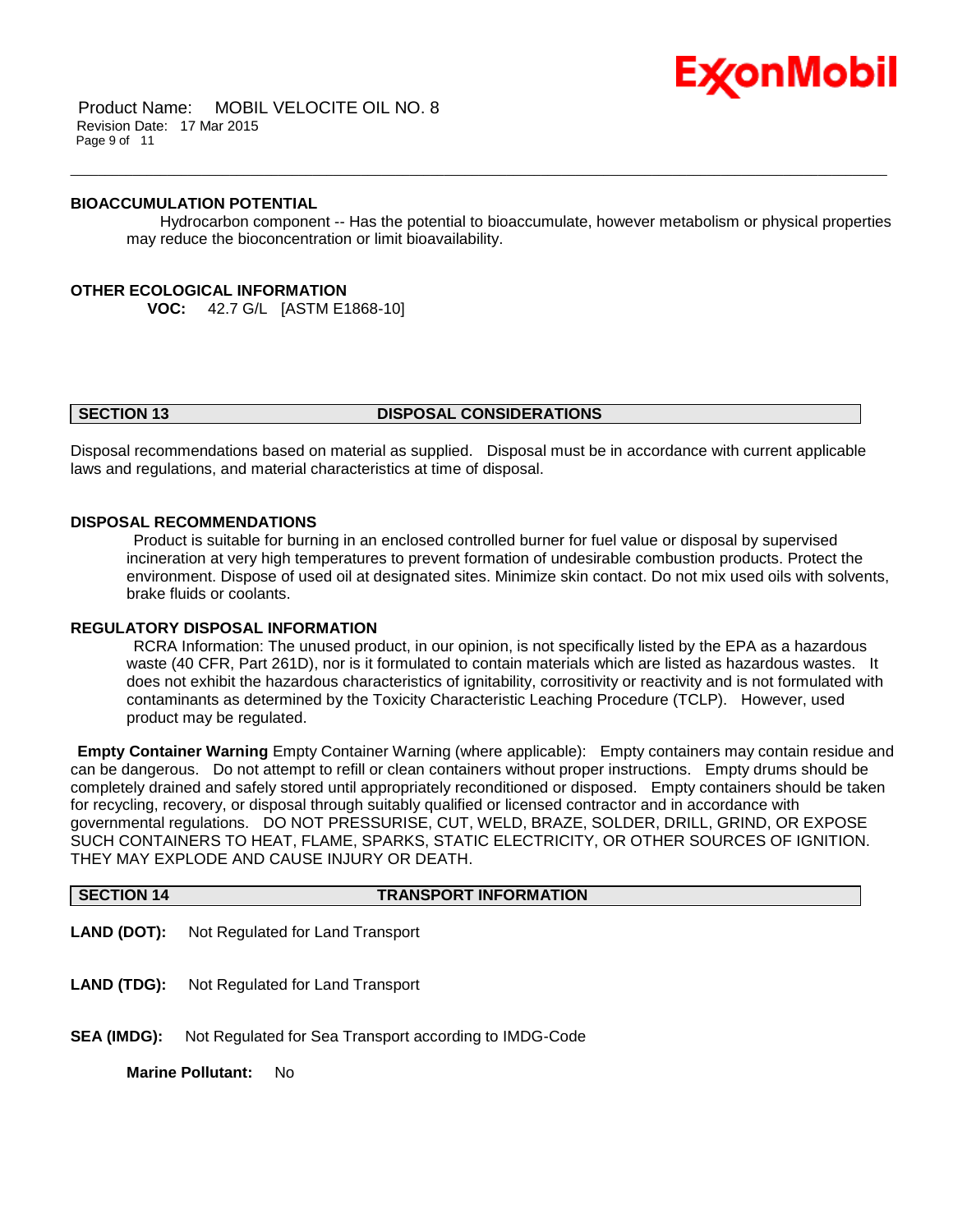

#### **AIR (IATA):** Not Regulated for Air Transport

#### **SECTION 15 REGULATORY INFORMATION**

**OSHA HAZARD COMMUNICATION STANDARD:** This material is considered hazardous in accordance with OSHA HazCom 2012, 29 CFR 1910.1200.

\_\_\_\_\_\_\_\_\_\_\_\_\_\_\_\_\_\_\_\_\_\_\_\_\_\_\_\_\_\_\_\_\_\_\_\_\_\_\_\_\_\_\_\_\_\_\_\_\_\_\_\_\_\_\_\_\_\_\_\_\_\_\_\_\_\_\_\_\_\_\_\_\_\_\_\_\_\_\_\_\_\_\_\_\_\_\_\_\_\_\_\_\_\_\_\_\_\_\_\_\_\_\_\_\_\_\_\_\_\_\_\_\_\_\_\_\_\_

**Listed or exempt from listing/notification on the following chemical inventories:** AICS, DSL, IECSC, KECI, PICCS, TSCA

**EPCRA SECTION 302:** This material contains no extremely hazardous substances.

**SARA (311/312) REPORTABLE HAZARD CATEGORIES:** Immediate Health. Delayed Health.

**SARA (313) TOXIC RELEASE INVENTORY:** This material contains no chemicals subject to the supplier notification requirements of the SARA 313 Toxic Release Program.

#### **The following ingredients are cited on the lists below:**

| <b>Chemical Name</b>         | <b>CAS Number</b> | <b>List Citations</b> |
|------------------------------|-------------------|-----------------------|
| <b>IHYDRO TREATED MIDDLE</b> | 64742-46-7        | 1, 4, 17, 18          |
| DISTILLATE (PETROLEUM)       |                   |                       |

|                 | --REGULATORY LISTS SEARCHED-- |                     |               |  |  |
|-----------------|-------------------------------|---------------------|---------------|--|--|
| $1 = ACGIH ALL$ | $6 = TSCA 5a2$                | $11 = CA$ P65 REPRO | $16 = MN$ RTK |  |  |
| $2 = ACGIH A1$  | $7 = TSCA 5e$                 | $12$ = CA RTK       | $17 = NJ RTK$ |  |  |
| $3 = ACGIH A2$  | $8 = TSCA6$                   | $13 = IL$ RTK       | $18 = PA RTK$ |  |  |
| $4 = OSHA Z$    | $9 = TSCA 12b$                | 14 = LA RTK         | $19 = RIRTK$  |  |  |
| $5 = TSCA4$     | $10 = CA$ P65 CARC            | $15 = M1293$        |               |  |  |

Code key: CARC=Carcinogen; REPRO=Reproductive

**SECTION 16 OTHER INFORMATION**

 $N/D = Not determined$ ,  $N/A = Not$  applicable

#### **KEY TO THE H-CODES CONTAINED IN SECTION 3 OF THIS DOCUMENT (for information only):**

H304: May be fatal if swallowed and enters airways; Aspiration, Cat 1

H315: Causes skin irritation; Skin Corr/Irritation, Cat 2

H319(2A): Causes serious eye irritation; Serious Eye Damage/Irr, Cat 2A

H400: Very toxic to aquatic life; Acute Env Tox, Cat 1

H401: Toxic to aquatic life; Acute Env Tox, Cat 2

H410: Very toxic to aquatic life with long lasting effects; Chronic Env Tox, Cat 1